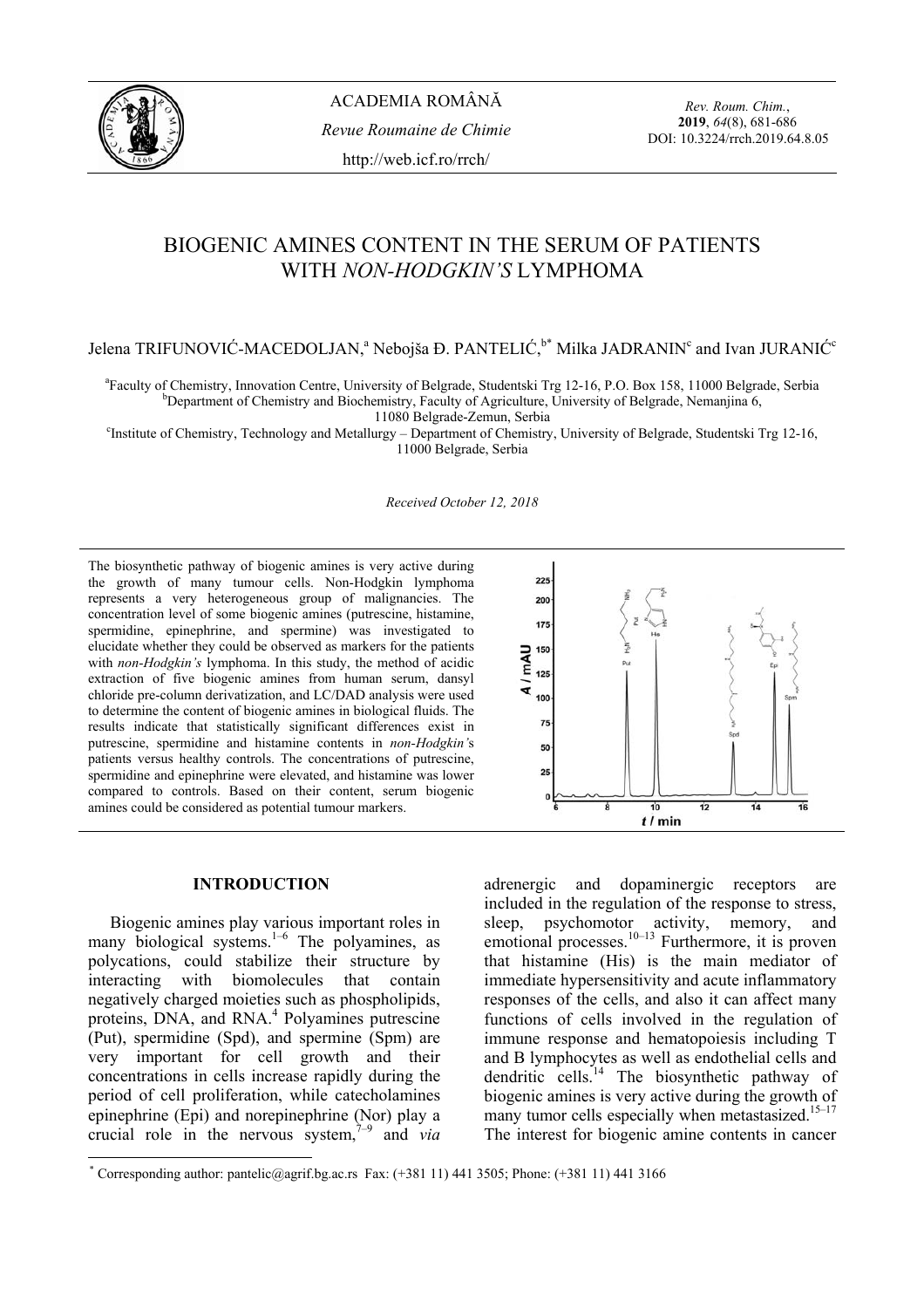patients compared to healthy subjects $18,19$  rose since significant differences have been found in the polyamines content in the urine of patients with advanced gastric carcinoma, acute myelocytic leukaemia, and ovarian cancer in comparison to healthy subjects.<sup>20</sup> Nowadays there is plenty of scientific articles regarding biogenic amine concentrations in solid tumours, mainly used for diagnosis of neuroendocrine tumours such as pheochromocytoma and carcinoids, $2^{1,22}$  but only a few regarding Non-Hodgkin's lymphoma and serum analyses. $23, 24$ 

Non-Hodgkin's lymphoma represents a very heterogeneous group of malignancies with widely varying characteristics and clinical outcome.<sup>25-27</sup> It is generally accepted that the determination of biogenic amines in biological fluids can provide useful information in the assessment of cancer chemotherapy, as well as the detection of remission and recurrence.28 Contents of the body polyamine can be most directly reflected by the biogenic amines in serum.<sup>29</sup> Since biogenic amines have a low molecular weight, their efficient detection depends on the proper sample preparation which is necessary before the analytical instrumentation purifies the analytes.  $30-32$ Chromatographic techniques are most commonly used for the determination of biogenic amines, but as some of them do not absorb in the UV/Vis field of the spectrum, it is necessary to do their derivatization. $33$  Recently, we investigated the serum concentrations of specific biogenic amines in three immune-mediated diseases: *diabetes mellitus*, chronic *urticaria* and Hashimoto's thyroiditis, by using LC/DAD technique, to elucidate are there any changes in their contents in patients with these diseases compared to healthy controls.34 Inspired by our previous study, the aim of this work was to investigate the concentrations of biogenic amines (Put, Spd, His, Epi, and Spm, Figure 1), as dansylated derivatives, in the serum of NHL patients. As liquid chromatography is increasingly used in clinical biochemistry, especially in the field of low molecular weight biomarkers, our aim was to investigate whether a simple and relatively easy and fast biochemical method with pre-column derivatization, gradient elution, and ultraviolet detection could be used as diagnostic tool for diagnosis of non-Hodgkin's lymphoma.

### **RESULTS**

The most promising method for absolute recovery of low molecular weight substances from complicated systems is the acidic precipitation/extraction procedure.35 Optimal conditions of experiments were found using different concentrations of HClO<sub>4</sub> as a precipitating agent (from  $0.2-$ 2.0 M), incubation time (5–40 min) and temperature  $(0-50 \degree C)$ . The sharpest peaks of biogenic amines in chromatograms were found with  $0.4$  M HClO<sub>4</sub> and room temperature with the time of incubation of 30 minutes. The findings are in the complete agreement with the work of Mao *et al.*36

## **Linearity**

Slope calibration, intercept, and the correlation coefficient were obtained using least-square regression. Calibration curves for Put, His, Spd, Epi, and Spm were created after plotting obtained peak area values against calculated concentrations with excellent correlation coefficients (1.0; 1.0; 0.9999; 0.9999; 0.9998 respectively, Figure 2). Linearity was obtained for the range of  $8-2.5\times10^4$  ng/L.



Fig. 1 – Structural formulas of investigated biogenic amines.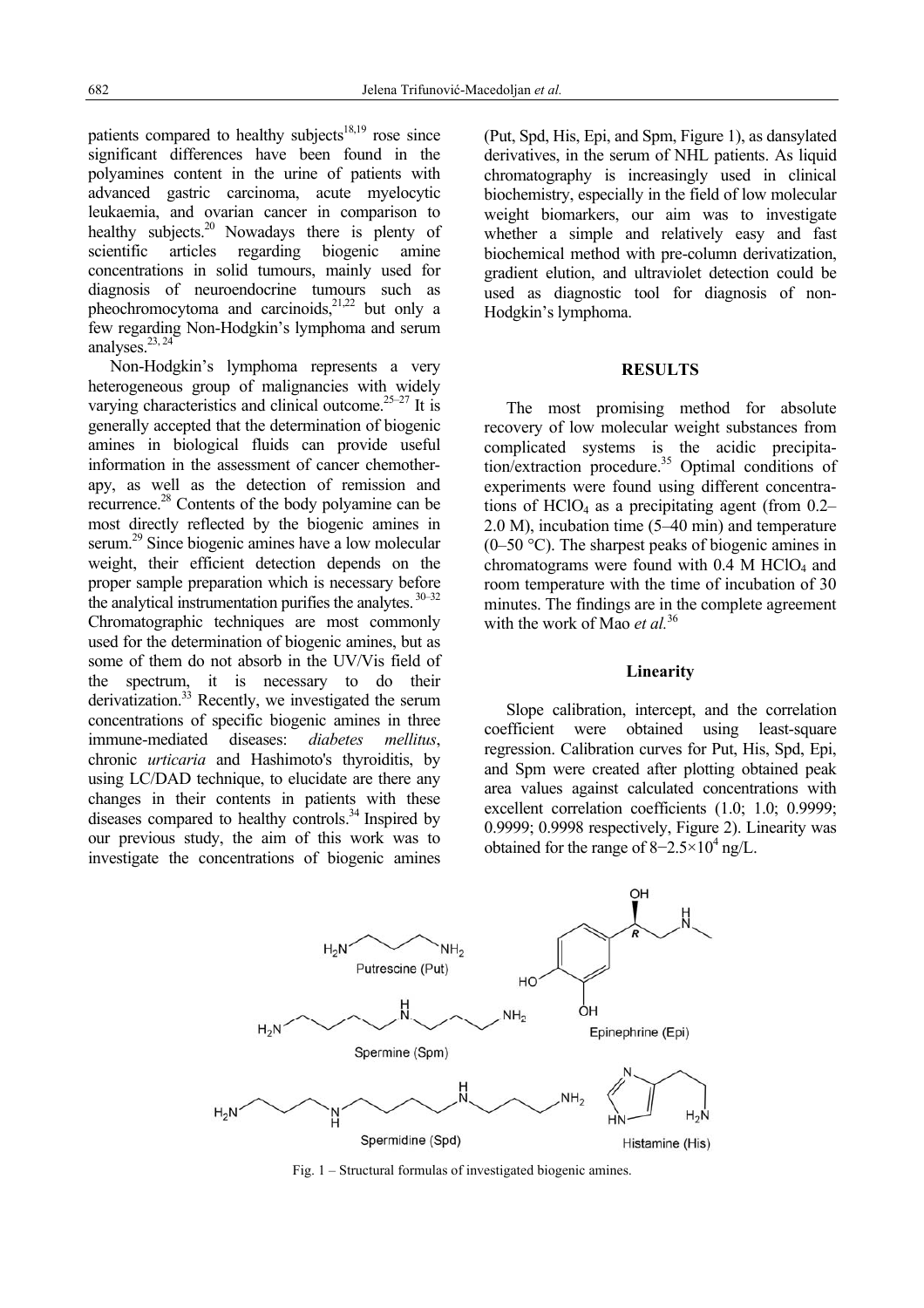

Fig. 2 – Calibration curves for Put, His, Spd, Epi and Spe.

*Table 1* The concentration of tested biogenic amines (in ng/L ± SD) in healthy subjects and *non-Hodgkin's* lymphoma (NHL) patients

| Analyte<br>(ng/L)        | Putrescine         | <b>Histamine</b> | <b>Spermidine</b> | Epinephrine        | <b>Spermine</b>      |
|--------------------------|--------------------|------------------|-------------------|--------------------|----------------------|
| Controls<br>$(n = 20)$   | $1954 \pm 280$     | $279 \pm 84$     | $893 \pm 136$     | $354 \pm 60$       | $< 200$ <sup>*</sup> |
| <b>NHL</b><br>$(n = 20)$ | $2432 \pm 312^{+}$ | $185 \pm 89^{+}$ | $931 \pm 120^{+}$ | $404 \pm 113^{++}$ | $\leq 200^{*}$       |

\*below LOD<br>+ P<0.05 when compared with healthy controls (Student t-test)

 $+$  P $>$ 0.05 when compared with healthy controls (Student t-test)

### **Accuracy and precision**

We evaluated the repeatability by examining quality control samples six times per day, at three different concentrations, and intermediate precision by analysing the same samples daily for two days. Precision was taken as the relative standard deviation (RSD) of concentrations which were obtained from corresponding calibration curves. The obtained results meet the accuracy in the range from 96.01 − 99.80%, while the precision RSD values have been  $≤ 7.25%$ .

# **Limits of quantitation (LOQ) and detection (LOD)**

The concentration was considered as LOQ when the signal/noise ratio was at least 10:1. The LOD was identified as a signal/noise ratio of  $3:1.^{34}$ 

# **Recovery experiment**

Serum samples with known concentrations (putrescine, histamine, spermidine, epinephrine  $37$  and spermine  $(1000, 2000, 3000, \text{ng/L})$  were spiked and

detected five times, and the rate of recovery of each standard has been determined. The average recovery rate is 99% for Put, 100.1% for His, 101% for Spd, 83% for Epi, and 100% for Spe.

# **The content of biogenic amines in serum of controls and patients**

Under specified experimental conditions all standard amine peaks appeared within 20 min, without overlapping. The obtained retention times were: 8.9, 10.1, 13.1, 14.7, and 15.4 minutes for Put, His, Spd, Epi, and Spe, respectively. The content of investigated biogenic amines in healthy subjects and NHL patients are showed in Table 1.

# **DISCUSSION**

Herein, the contents of putrescine, histamine, spermidine, epinephrine, and spermine in the serum of healthy controls and patients with Non-Hodgkin's lymphoma (NHL) were investigated with the aim to determine whether these compounds can be used as markers for the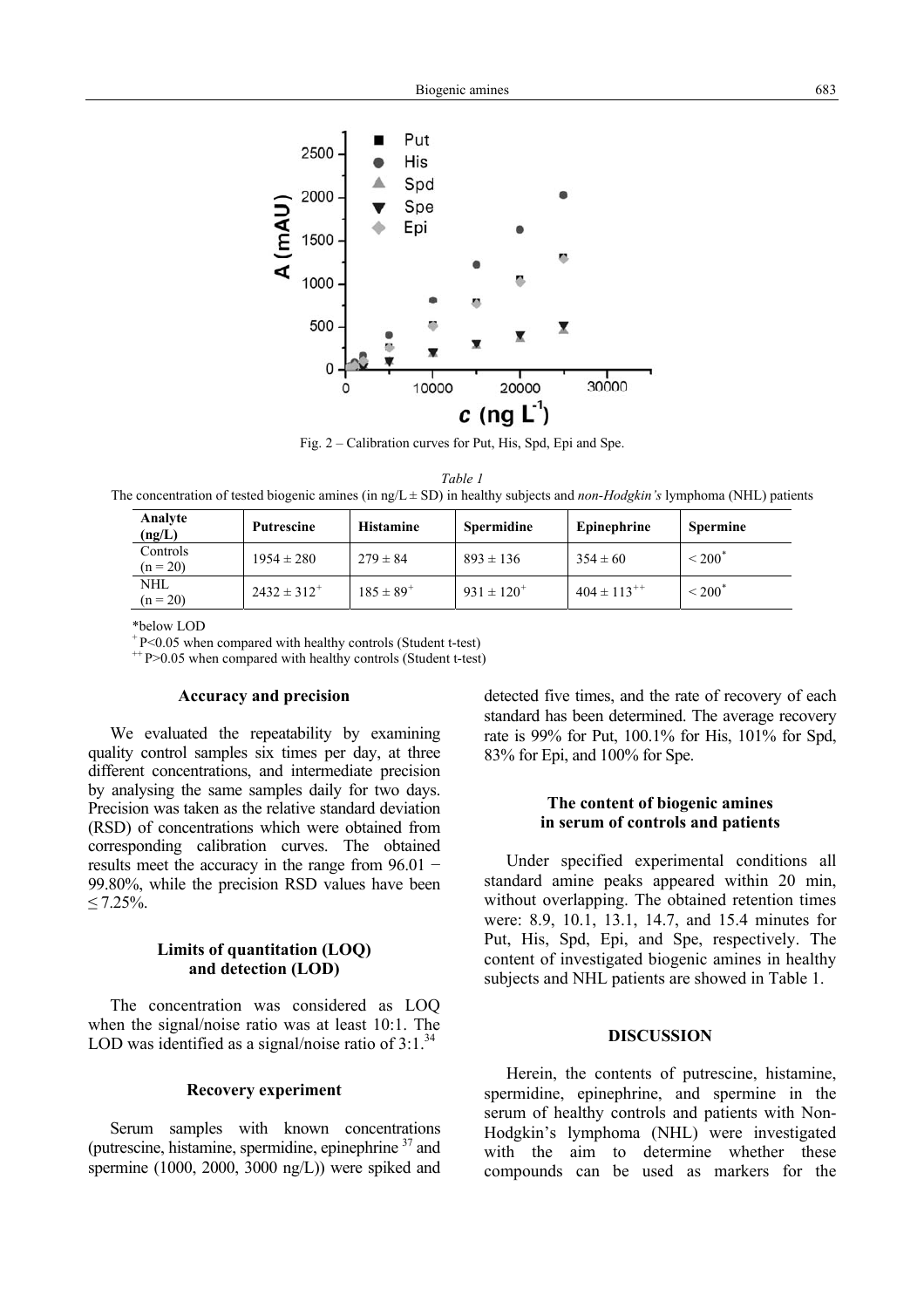malignant process. It is noticed that concentrations of some particular polyamines are very different in some patients with NHL, compared to healthy subjects. Differences, observed by parameters of descriptive statistics, were evaluated by the two tailed Student's *t* test. The statistically significant difference exists in putrescine concentrations in both groups of subjects and is higher in those with NHL compared to healthy once  $(P < 0.0302)$ . Spermidine contents are also statistically significantly higher in tumour group than in healthy subjects  $(P \leq 0.0331)$ , but histamine concentrations are found to be statistically lower in patients with NHL  $(P < 0.0017)$  in comparison with controls. Epinephrine contents in patients are also elevated, however not statistically significant than in healthy controls  $(P < 0.1432)$ . The rationale behind this observation may lay presumably in fact that adrenal glands in patients were not impacted by NHL. Spermine in serum samples in both controls and patients was under the limit of detection. Findings from this study supported general expectations. Tissues, which are growing rapidly, especially malignant tissues, expel the highest amounts of biogenic amines, namely putrescine and spermidine which is in accordance with the work of Thyss *et al.*<sup>35</sup> The results of the study indicate that biogenic amines are possible markers of malignant diseases, so their detailed investigation is of great importance. It would be interesting to investigate the correlation between biogenic amine contents depending on the acuteness and the extent of the disease. Presumably, the usage of chemotherapy and medications lowers the concentrations of biogenic amines to the normal range. Non-Hodgkin's lymphoma is a varied group of lymphoproliferative malignancies. It shows different patterns of behaviour and responses to treatment. It is widely recognized that the microenvironment has a great influence on neoplastic cells. Infiltrate of inflammatory cells, specifically macrophages, lymphocytes, mast cells, and neutrophils, are surrounding the Lymphoma cells. $37$  Mast cells are a major source of histamine, which can affect tumour growth, while suppressing the immune system. Having lower contents of histamine than in healthy controls could mean that immune system is already being suppressed because of the disease, yet released histamine acts antiproliferative against NHL expander. In addition to immune system involvement in tumour suppression is the epinephrine contents examined herein. Higher values of serum epinephrine in patients, compared to controls are supported by adrenal hypothesis,  $38$ which proposes that elevation in plasmatic adrenal hormones provokes elimination of malignant cells. Recently, it was described that human body might produce greater quantities of catecholamines as a natural protection against (immune-related) disorders, simultaneously suppressing the histamine contents.<sup>34</sup> Results reported in this study for epinephrine also indicate that patients do not suffer from adrenal NHL, which is very rare and accounts less than 1% of all NHL cases. Thus, this may be an excellent basis for forthcoming examination of serum samples of various types of NHL, and even their comparison with Hodgkin's lymphoma. Siu *et al*. showed that administration of medication induces a consistent suppression and up to  $70\%$  reduction in spermine.<sup>39</sup> However. concentrations of spermine in this study were below limits of detection, thus no difference between patients and control group were observed. Data obtained in this work suggest that three from five investigated biogenic amine contents in serum indicate the presence of malignant process and could be observed as markers for NHL. Moreover, recently for immune-mediated diseases (diabetes mellitus, chronic urticaria, Hoshimoto's thyroiditis) was shown that similar ratio of biogenic contents in patients compared to healthy subjects was detected.<sup>34</sup>

# **EXPERIMENTAL**

Chemicals used in experiments are of analytical HPLC grade. Standards of biogenic amines are in the form of hydrochloride salts of the highest purity (Acros Organics, Beel, Belgium).

#### **Serum preparation**

The whole blood was drawn from the vein in a Vacutainer Venous Blood Collection tube. No anticoagulant was used. The whole blood was allowed to clot for 30 minutes by leaving it undisturbed at room temperature. By centrifuging at  $2.000 \times g$  for 10 minutes in a refrigerated centrifuge, the clot was removed. The resulting supernatant, designated as serum, has been immediately transferred into a clean polypropylene tube using a Pasteur pipette and stored until analysis at –20°C.

### **Characteristics of patients**

In this study 20 healthy volunteers and 20 patients with diagnosed Non-Hodgkin's lymphoma from Institute of Oncology and Radiology of Serbia were included. Cancer stadium and category were not taken as significant for the study. Healthy controls were randomly selected and did not have any reported diagnosis. All participants in this study provided a written consent before starting the experimental examination.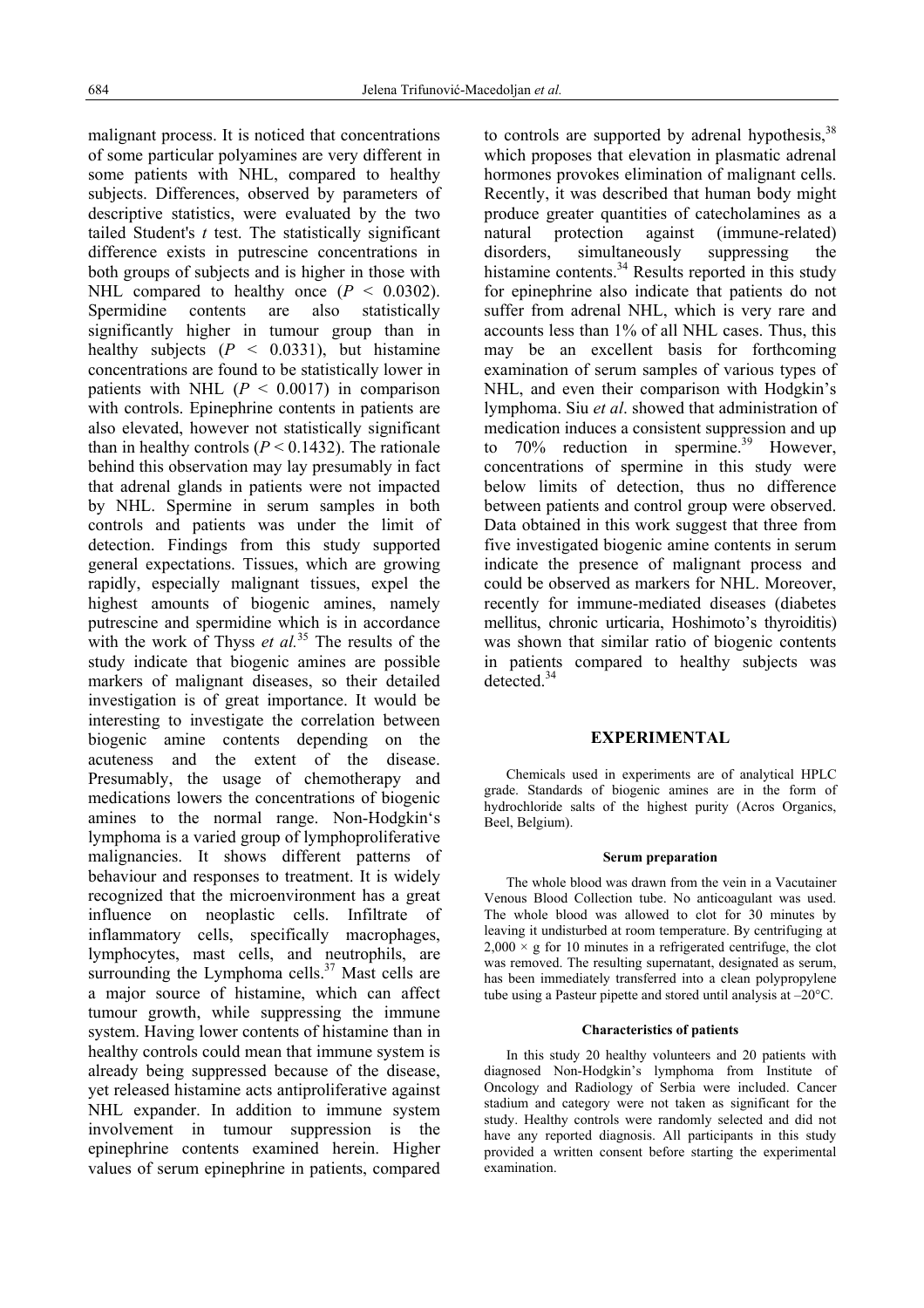### **Sample preparation**

750 µL of 0.4 M HClO<sub>4</sub> was added to a 500 µL of serum sample in micro test tubes, vortexed for 1 min, and centrifuged at 13000 rpm for 10 min. The supernatant was transferred into another test tube, and afterwards 67.5 µL of 2.0 M NaOH was added and vortexed for 1 min. To the test tube was added 150 µL of a saturated solution of sodium bicarbonate, and pH was adjusted to 8.0. Dansyl chloride (1000  $\mu$ L of 10 g/L) was added to prepared samples and mixture was vortexed for 1 min, and then left in water bath, heated at 40 ˚C for 45 minutes. Lastly, for removal of the excess of derivatization reagent, 50 µL of 25% ammonium hydroxide was added, incubated for 30 min, at room temperature, avoiding light. All samples have been filtrated across 0.45 µm Econofilters before injection.<sup>3</sup>

#### **Method validation**

Standard solutions of Put, His, Spd, Epi and Spe have been used for external calibration procedure in the aim of obtaining data for quantitative analysis. The method validation has been achieved by the examination of linearity, accuracy and precision, limit of quantitation (LOQ) and detection (LOD) as well as recovery. The linearity of the method has been performed for biogenic amine standards by injecting 50 µL volumes of each standard solution into LC/DAD system. The concentration range for amine standard solutions was among 5 ng/L and  $3 \times 10^4$  ng/L. The accuracy of the used analytic method has been determined as the percentage relative error. The limit of quantitation and detection of investigated compounds were confirmed by injecting gradually low concentration of the standard solution under the experimental conditions. The recovery has been accomplished by spiking techniques, using the real serum sample from a healthy control which has been examined in the same way as other samples.

#### **Statistical analysis**

Statistical analysis of experimental data was performed using by two-tailed Student's *t-*test.

### **CONCLUSION**

In this study, the content of putrescine, histamine, spermidine, epinephrine, and spermine was investigated to elucidate whether they could be observed as markers for malignant diseases. Most of the data in the literature relate to polyamine concentrations in the urine and relatively few in the serum. As malignant diseases are in expansion, the aim of our work was to investigate biogenic amine contents, as dansylated derivatives, in the serum of non-Hodgkin's patients, using LC/DAD technique, so we could apply it in clinical practice. Statistically significant differences are found in putrescine, spermidine, histamine and epinephrine concentrations in non-Hodgkin's patients versus healthy controls, which was in accordance with our expectations. The content of putrescine, spermidine and epinephrine were elevated, while histamine was lower compared to controls. It may be summarized that whenever the immune-related process occurs the biogenic amines could be used as markers but they might not be sensitive in terms of stratification of diseases-malignancies. Since there is a fine line between immune suppression and tumours, biogenic amines appear to be significant in understanding these disorders. Possible nutrition behaviours effect on the content of biogenic amines in blood serum could also be the topic of some future analyses.

*Acknowledgements.* This research was supported by the Ministry of Education, Science and Technological Development of the Republic of Serbia, grant number 172035. The authors thank G.N. Kaluđerović, Department of Engineering and Natural Sciences, University of Applied Sciences Merseburg, Germany, and Z. Juranić, Institute of Oncology and Radiology, Belgrade, Serbia, for their great help and discussion. Additionally, the authors are grateful to S. Ristić, KBC "Dr Dragiša Mišović-Dedinje", Belgrade, Serbia, and N. Milanović, Institute of Oncology and Radiology, Belgrade, Serbia, who provided the patients for the investigations in this work.

#### **REFERENCES**

- 1. K. Hyland, *J. Inherit. Metab. Dis*., **1990**, *22*, 353–363.
- 2. D. M. L. Morgan, *Mol. Biotechnol*., **1999**, *11*, 229–250.
- 3. T. Thomas and T. J. Thomas, *Cell Mol. Life Sci.*, **2001**, *58*, 244–258.
- 4. M. Y. Khuhawara and G. A. Qureshib, *J. Chromatogr. B,* **2001**, *764*, 385–407.
- 5. A. C. Childs, D. J. Mehta and E. W. Gerner, *Cell Mol. Life Sci*., **2003**, *60*, 1394–1406.
- 6. S. S. Cohen, "A guide to the polyamines", Oxford University Press, New York, Oxford, 1994.
- 7. J. Bergquist, A. Sciubisz, A. Kaczor, J. Silberring and J. Neurosci, *Methods*, **2002**, *113*, 1**–**13.
- 8. J. Harada and M. Sugimoto, *Brain Res*., **1997**, *753*, 251**–**259.
- 9. D. Marc, J. W. Ailts, D. C. A. Campeau, M. J. Bull and K. L. Olsen, *Neurosci. Biobehav. Rev*., **2011**, *35*, 635–644.
- 10. D. Durstewitz, M. Kelc and O. Gunturkun, *J. Neurosci*., **1999**, *19*, 2807–2822.
- 11. J. J. Schildkraut, *J. Neuropsychiatry Clin. Neurosci*., **1965**, *7*, 524–533.
- 12. R. H. Belmaker and G. Agam, *N. Engl. J. Med*., **2008**, *358*, 55–68.
- 13. D. S. Goldstein, *Circulation*, *2008*, *117*, 458–461.
- 14. M. Jutel, K. Blaser and C. A. Akdis, *Chem. Immunol. Allergy*, **2006**, *91*, 174**–**187.
- 15. D. H. Russell, *CRC Rev. Clin. Lab. Sci*., **1983**, *18*, 261–311.
- 16. O. Heby and L. Person, *Trends Biochem. Sci*., **1990**, *15*, 153–158.
- 17. W. H. A. de Jong, E. G. E. de Vries and I. P. Kema, *Clin. Biochem*., **2011**, *44*, 95–103.
- 18. H. R. Matthews, *Bioassays*, **1993**, *15*, 561–566.
- 19. Y. H. Deng, H. S. Zhang, X.L. Du and H. Wang, *J. Sep. Sci*., **2008**, *31*, 990**–**998.
- 20. J. W. Suh, S. H. Lee, B. C. Chung and J. Park, *Chromatogr. B*, **1997**, *688*, 179–186.